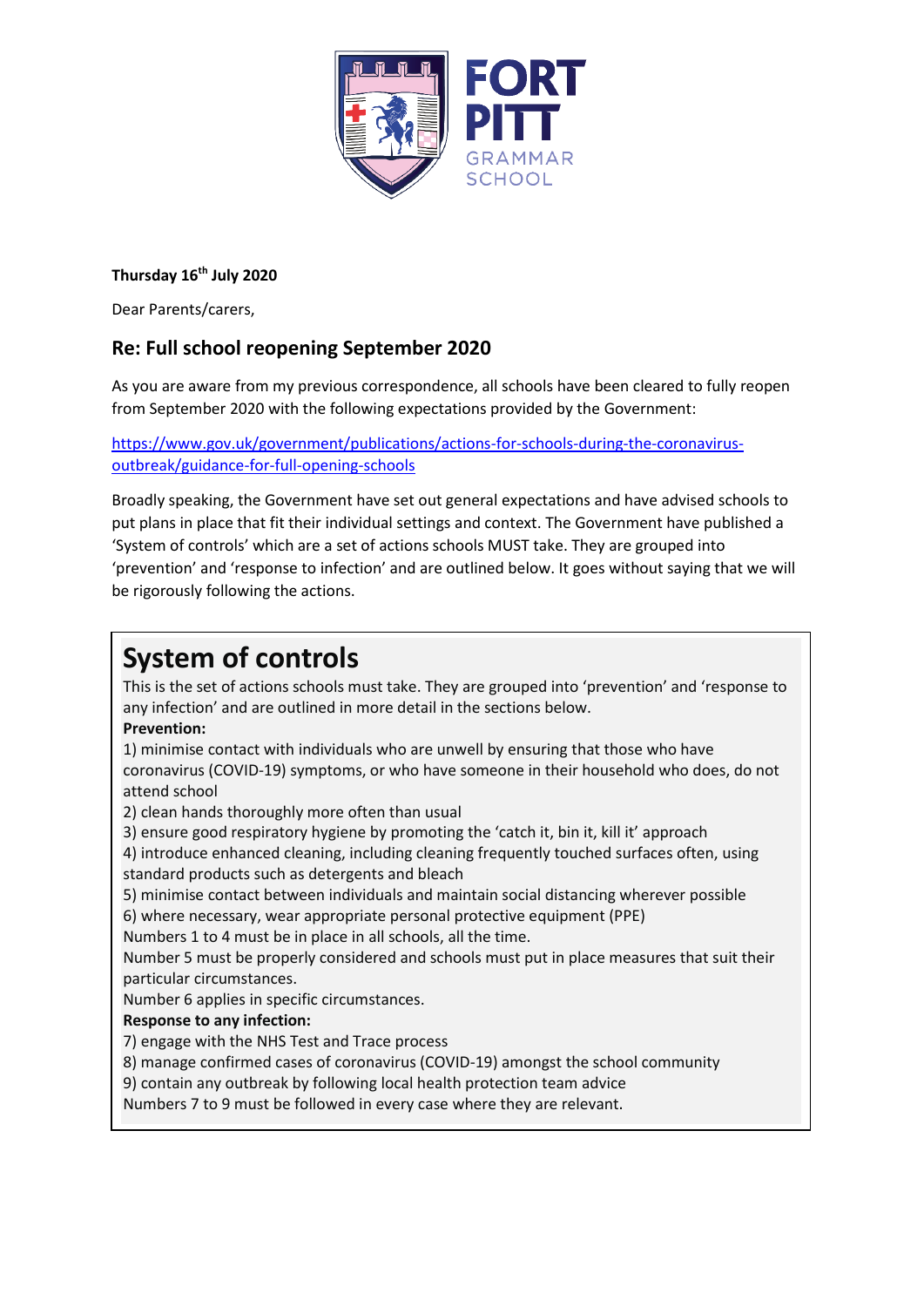# **How will this look at Fort Pitt?**

At Fort Pitt our plans are fully focused upon every student returning to school and receiving a highquality education within a safe environment. There will of course be inevitable changes to our modus operandi and this document aims to explain how the school will function.

#### **Learning zones and Year bubbles**

Currently our Year 10 and 12 students have been taught in small pods, and whilst consistent grouping remains important, the Government have recognised that for secondary schools to provide a broad and balanced curriculum for their students, that these groups must increase in size (up to a maximum of 240). Therefore, at Fort Pitt, these groups will be year sized in number and each year group will be allocated their own individual 'learning zone', outdoor space, toilets and entry/exit points:

|                 | <b>INTERNAL AREA</b>                                                               | <b>EXTERNAL AREA</b>                             | <b>ENTRY + EXIT</b> | <b>TOILETS</b>                |
|-----------------|------------------------------------------------------------------------------------|--------------------------------------------------|---------------------|-------------------------------|
| YR <sub>7</sub> | <b>S10, S11, S12, S13, S15, S16</b>                                                | Outside Crimea (field side) up to<br>sports hall | Main gate           | 1 <sup>st</sup> floor Sackett |
| YR 8            | N1, N2, N3, A2, A3, A4                                                             | Between Art block and Music<br><b>house</b>      | Upper gate          | N Block                       |
| YR <sub>9</sub> | H <sub>1</sub> , H <sub>2</sub> , H <sub>3</sub> , H <sub>4</sub> , W <sub>2</sub> | Between MFL block and Art block                  | Upper gate          | West Wing<br>(Drama)          |
| <b>YR 10</b>    | S20, S21, S22, S23, S25, S27 + A5<br>and $M3/4$                                    | Outside Crimea (field side) up to<br>sports hall | Lower gate          | Ground floor<br>Sackett       |
| <b>YR 11</b>    | W6, W7, W8, W9, S24 + A6 and<br><b>M6/M7</b>                                       | Quad                                             | Upper gate          | West Wing<br>(Crimea end)     |
| <b>YR 12</b>    | E1, E2, E3, E4, S1, S2, S3, CR, 6th<br>form $+$ A7 and M10                         | Front of school by cannons                       | Main gate           | Sixth-form                    |
| <b>YR 13</b>    | L1, L2, L3, L4, L5, L6, L7, L8, L9 + A8<br>and M8                                  | Front of Science block                           | Lower gate          | Science block                 |

It is vital for the health and safety of all students and staff that students remain within these dedicated areas and follow staff instructions at all times.

#### **Exceptions:**

**KS3 students (YR 7/8/9)** will complete all of their lessons in their learning zones apart from Computer Science, PE and practical Food Technology lessons. Computer Science lessons will take place in one of our four Computer Science rooms which have been timetabled to allow thorough cleaning between lessons. PE lessons will take place in normal PE areas (outside wherever possible) and any equipment will not be shared across year groups. Practical Food Technology lessons will take place on a strict rota basis to again allow for thorough cleaning.

**KS4 (YR 10/11) and KS5 (YR12/13)** students will complete all of their lessons in their learning zones apart from Computer Science, PE, Art, Graphics, Textiles, Food Technology and Music. Computer Science will take place in one of our four Computer Science rooms which have been timetabled to allow thorough cleaning between lessons, PE will take place in normal PE areas (outside wherever possible) and any equipment will not be shared across Year groups. Art, Graphics, Textiles, Food Technology and Music lessons will all take place in a 'Year room' within these subject areas to allow the use of specialist equipment. These rooms will be for the sole use of individual Year groups, equipment where possible will not be shared. If it is necessary to share any specialist equipment then this will be subject to strict cleaning protocols.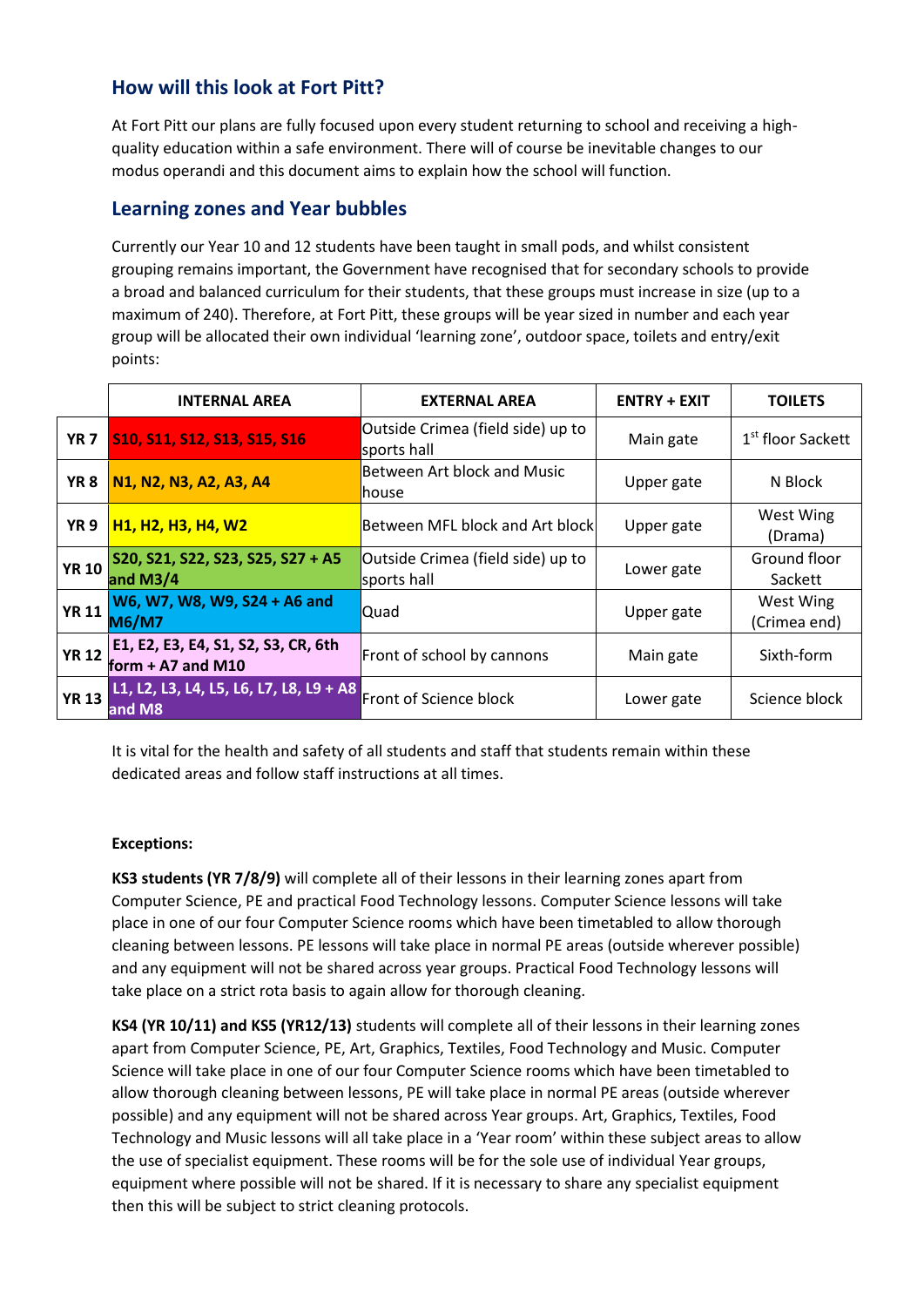To help mitigate risk, there will be further measures in place across the school site:

- Classrooms will be well ventilated with doors and windows open
- Classrooms and corridors will all have sanitisation facilities
- On-site cleaning team providing regular enhanced cleaning of high-use areas
- Clear COVID-19 prevention signage in every classroom and across the school site
- Handwashing and good respiratory hygiene will be heavily promoted and encouraged
- Student desks will all be forward facing
- Students will be reminded of the need to avoid contact with fellow students
- Students must bring in their own 'heavy-use' equipment every day. This includes items such as pens, pencils, rulers, erasers, calculators etc.
- Lockers will NOT be accessible for any students, instead students will able to carry their school bag with them throughout the day.
- There will be no mixed-year assemblies or events. Year assemblies will take place on a less frequent basis.

#### **The school day**

To ensure that every student is safe, can follow a broad and balanced curriculum, and does not see a reduction in any learning time, we have had to make some alterations to the school day.

Firstly, please note that from September 2020 the school day will commence:

# **5 minutes earlier at 8:25am and finish 10 minutes later at 3:10pm.**

We will not be operating a staggered start or finish time, as students tend to arrive and leave in a naturally staggered state. However, Year groups will utilise different entry and exit points to minimise mixing. Students will also be regularly reminded to stay within their year groups whilst making their way to and from school, and will be asked not to congregate either on or away from the school site.

Further to this, the structure of the school has altered with a shorter tutor time and the incorporation of travel time between lessons for staff (who will be teaching in multiple rooms across the site) and students. To ensure that all students have equitable and safe access to food, we have also split both break and lunch between KS3 and KS4/5 and increased the length of break by 10 minutes to 30 minutes, whilst reducing the length of lunch by 10 minutes to 40 minutes:

| <b>Sections of Day</b>  | KS3 (7/8/9)<br><b>Sections of the Day</b><br><b>Timings</b> |                         | KS4+5 (10/11/12/13)<br><b>Timings</b> |
|-------------------------|-------------------------------------------------------------|-------------------------|---------------------------------------|
| Registration            | $0825 - 0840$                                               | Registration            | $0825 - 0840$                         |
| 1                       | $0845 - 0935$                                               | 1                       | $0845 - 0935$                         |
| $\overline{2}$          | $0940 - 1030$                                               | $\overline{2}$          | $0940 - 1030$                         |
| <b>Break</b>            | $1030 - 1100$                                               | <b>Travel time</b>      | 1030-1035                             |
| $\overline{\mathbf{3}}$ | $1100 - 1150$                                               | $\overline{\mathbf{3}}$ | 1035-1125                             |
| <b>Travel time</b>      | 1150-1155                                                   | <b>Break</b>            | $1125 - 1155$                         |
| 4                       | $1155 - 1245$                                               | 4                       | $1155 - 1245$                         |
| Lunch                   | $1245 - 1325$                                               | <b>Travel time</b>      | 1245-1250                             |
| 5                       | 5<br>$1325 - 1415$                                          |                         | $1250 - 1340$                         |
| <b>Travel time</b>      | 1415-1420                                                   | Lunch                   | $1340 - 1420$                         |
| 6                       | $1420 - 1510$                                               | 6                       | $1420 - 1510$                         |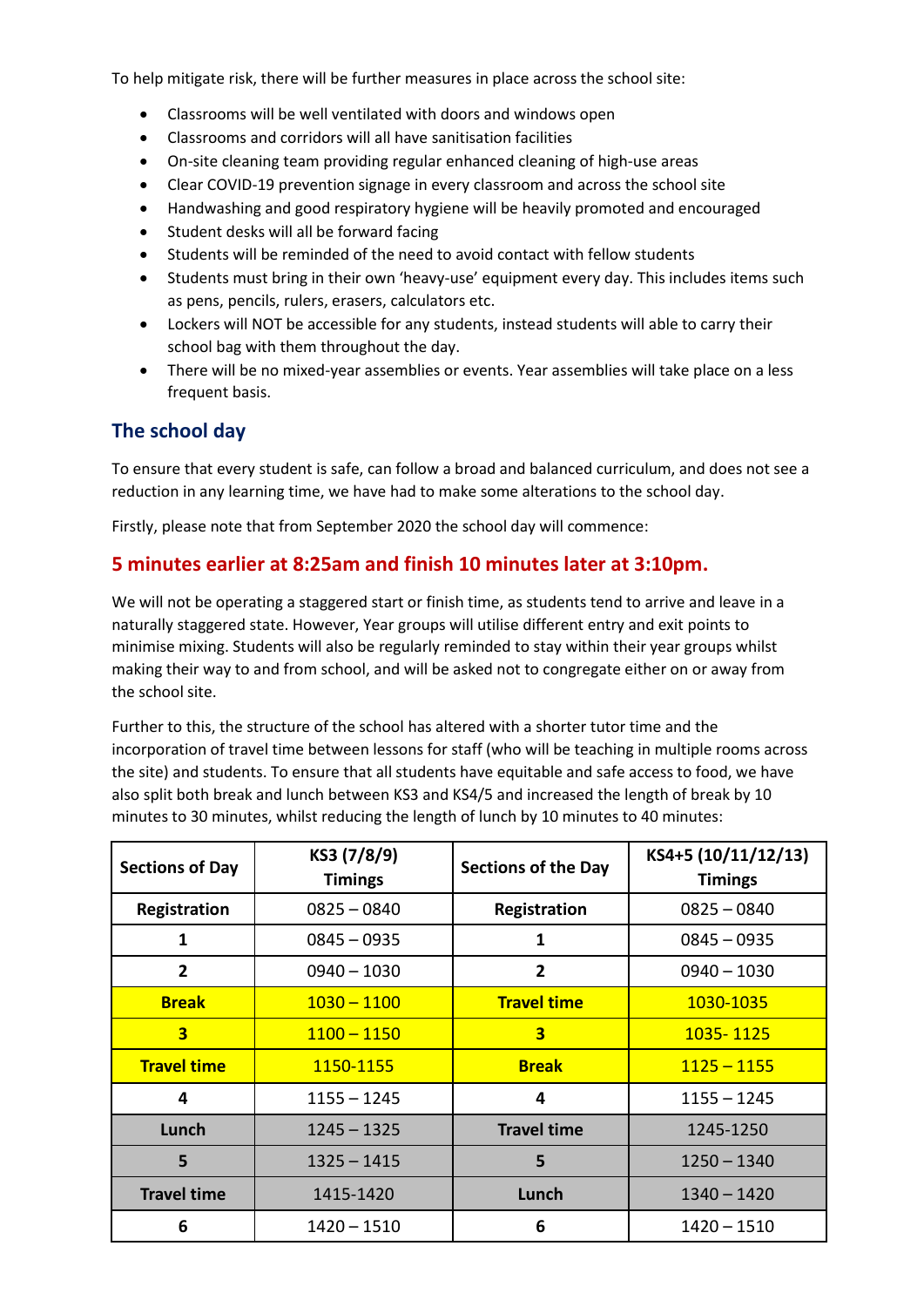Students in Year 12 and Year 13 will still be allowed off-site but we ask for your support in reiterating social distancing etiquette and general COVID-19 safety expectations.

# **Travel to and from school**

As per the government guidance we actively encourage members of our community to walk or cycle to school wherever possible. If students do need to use public transport then they must follow the guidance issued[: https://www.gov.uk/guidance/coronavirus-covid-19-safer-travel-guidance-for](https://www.gov.uk/guidance/coronavirus-covid-19-safer-travel-guidance-for-passengers)[passengers](https://www.gov.uk/guidance/coronavirus-covid-19-safer-travel-guidance-for-passengers) Upon entry to the school site, there will be protocols for students to follow:

- *Students will be instructed not to touch the front of their face covering during use or when removing them.*
- *Students will be asked to dispose of temporary face coverings in a covered bin or place reusable face coverings in a plastic bag they can take home with them.*
- *Students will wash/sanitise their hands before heading to their classroom.*

If students are dropped off/picked up by car, we ask that parents/carers remain within their vehicles and **DO NOT** enter the school site without prior permission.

# **Pastoral structure**

As you are all aware, we currently operate a vertical house based pastoral system, with each House led by a Head of House and supported by a Key-Stage Achievement Co-ordinator. In light of the government guidance it is impossible for us to maintain a vertical system as it quite clearly contradicts all Public Health advice. Therefore, from September 2020 we will be switching to a linear pastoral structure with Heads of House becoming Heads of Year, each with a dedicated Year team of tutors and an Achievement Co-ordinator. Each key stage also has an Assistant Headteacher with overarching responsibility. The main point of contact for you as a parent/carer will now be your child's new Form Tutor and Head of Year. A thorough handover process has taken place and all Heads of Year are fully aware of student issues, needs and achievement. A letter from your child's Head of Year will follow this guidance introducing themselves and their contact details.

### **Year and Tutor group structure 2020-21** *(further details will follow)*

#### **Key Stage 3:**

|                        | <b>YEAR7</b> |             |                           |
|------------------------|--------------|-------------|---------------------------|
|                        | $T/G$ :      | <b>ROOM</b> | <b>HoY: Mrs Webb</b>      |
|                        | <b>7L1</b>   | <b>S10</b>  | Mrs Terry                 |
| KS3 AHT:<br>iz Burrows | <b>7L2</b>   | <b>S12</b>  | Miss Bailey and Mrs Roche |
|                        | <b>7L3</b>   | <b>S13</b>  | Ms Estivin                |
| Li                     | <b>7L4</b>   | <b>S15</b>  | <b>Miss Chambers</b>      |
|                        | <b>7L5</b>   | <b>S16</b>  | Mrs Kirsopp               |

|                        | <b>YEAR 8</b> |                |                            |
|------------------------|---------------|----------------|----------------------------|
|                        | $T/G$ :       | <b>ROOM</b>    | <b>HoY: Mr Roche</b>       |
|                        | <b>8L1</b>    | N <sub>1</sub> | <b>Mrs Spring</b>          |
|                        | <b>8L2</b>    | N <sub>3</sub> | Mrs Achata                 |
| KS3 AHT:<br>1s Burrows | 8L3           | A2             | Mrs Woodcock and Mrs Kayes |
| Š                      | <b>8L4</b>    | A3             | Miss Boyle                 |
|                        | <b>8L5</b>    | A4             | <b>Miss Yeulet</b>         |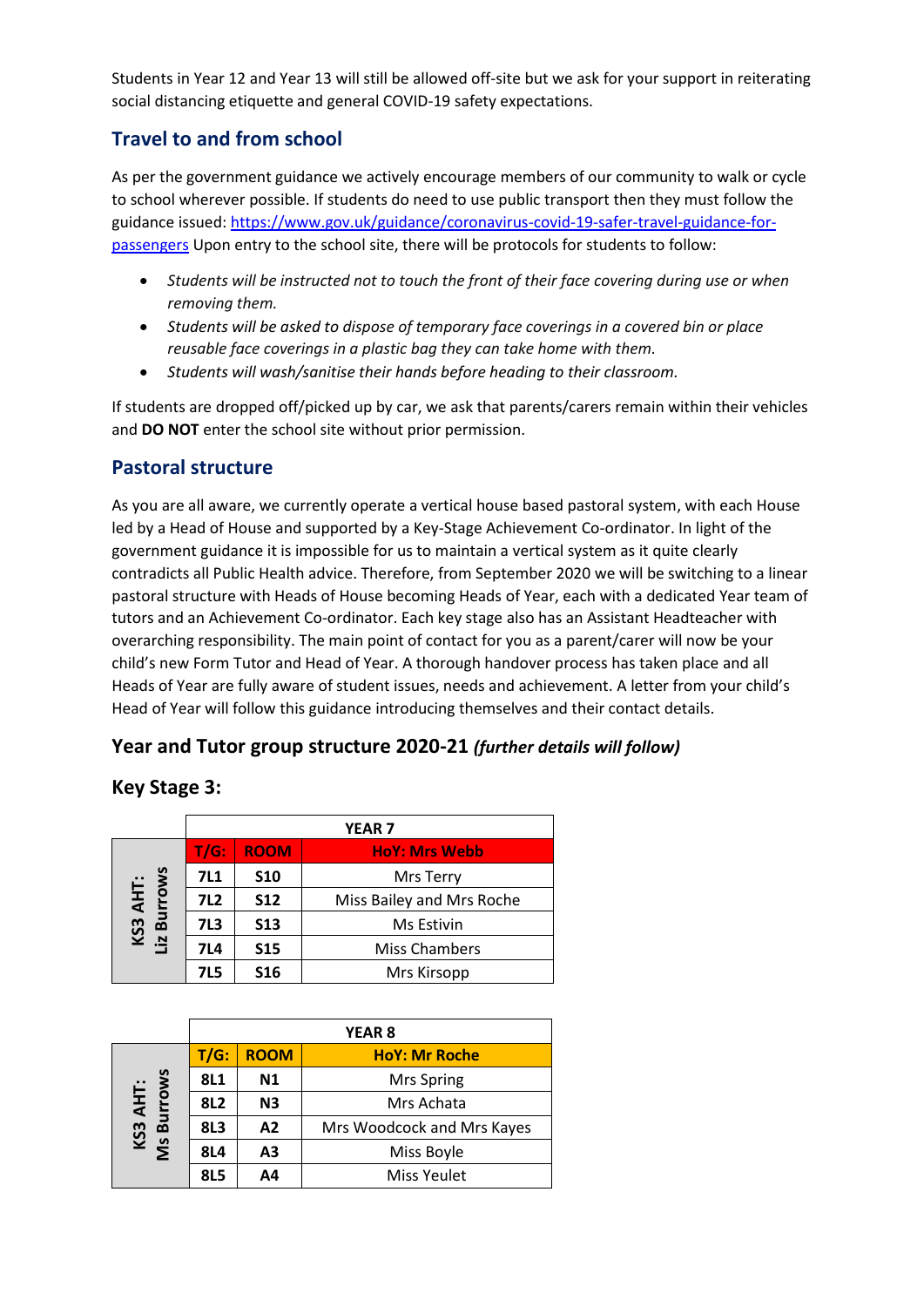|                        | <b>YEAR 9</b> |                |                      |
|------------------------|---------------|----------------|----------------------|
|                        | T/G:          | <b>ROOM</b>    | <b>HoY: Ms Lewis</b> |
| KS3 AHT:<br>1s Burrows | 9L1           | H1             | Mrs Smith            |
|                        | <b>9L2</b>    | H <sub>2</sub> | Miss Melhuish        |
| Š                      | <b>9L3</b>    | H <sub>3</sub> | Mr Higbee            |
|                        | <b>9L4</b>    | Η4             | Mrs Bambling         |

**Key stage 4:**

|                       | <b>YEAR 10</b> |             |                          |
|-----------------------|----------------|-------------|--------------------------|
|                       | $T/G$ :        | <b>ROOM</b> | <b>HoY: Miss Tickner</b> |
|                       | 10L1           | <b>S20</b>  | Mrs Wellspring           |
| KS4 AHT:<br>Mr Reader | <b>10L2</b>    | <b>S22</b>  | Mrs Huxen                |
|                       | 10L3           | <b>S25</b>  | Mr Butterworth           |
|                       | 10L4           | <b>S27</b>  | Mrs Hayward              |

|                       | <b>YEAR 11</b> |                |                       |
|-----------------------|----------------|----------------|-----------------------|
|                       | $T/G$ :        | <b>ROOM</b>    | <b>HoY: Mr Reader</b> |
| KS4 AHT:<br>Mr Reader | <b>11L1</b>    | W <sub>6</sub> | Mr Pitman             |
|                       | <b>11L2</b>    | W <sub>7</sub> | <b>Mrs Reeves</b>     |
|                       | <b>11L3</b>    | W8             | <b>Mrs Commons</b>    |
|                       | <b>11L4</b>    | W <sub>9</sub> | Mr Wells              |

**Key stage 5:**

|                       | <b>YEAR 12</b> |                |                             |  |
|-----------------------|----------------|----------------|-----------------------------|--|
|                       | T/G            | <b>ROOM</b>    | <b>HoY: Mr Jennings</b>     |  |
|                       | 12.1           | E1             | Mr Carter                   |  |
|                       | 12.2           | E <sub>2</sub> | Mrs Huntley and Mrs Hawkins |  |
|                       | 12.3           | E <sub>3</sub> | Mr Lionnet                  |  |
| KS5 AHT:<br>Mrs Doran | 12.4           | E4             | Ms Davies                   |  |
|                       | 12.5           | <b>S1</b>      | Mrs King                    |  |
|                       | 12.6           | S <sub>2</sub> | Mr Jennings                 |  |

|                       | <b>YEAR 13</b> |             |                  |
|-----------------------|----------------|-------------|------------------|
|                       | $T/G$ :        | <b>ROOM</b> | HoY: Mr Blight   |
|                       | 13.1           | L1          | Miss Hillman     |
|                       | 13.2           | L2          | Mrs Tompson      |
| KS5 AHT:<br>Mrs Doran | 13.3           | L5          | <b>Mrs Scott</b> |
|                       | 13.4           | L4          | Miss Warburton   |
|                       | 13.5           | L3          | Mrs Goldberg     |

We will of course be continuing with House competitions and House fun wherever possible. All students will remain members of a House and will be encouraged to participate in as many events as possible over the coming months!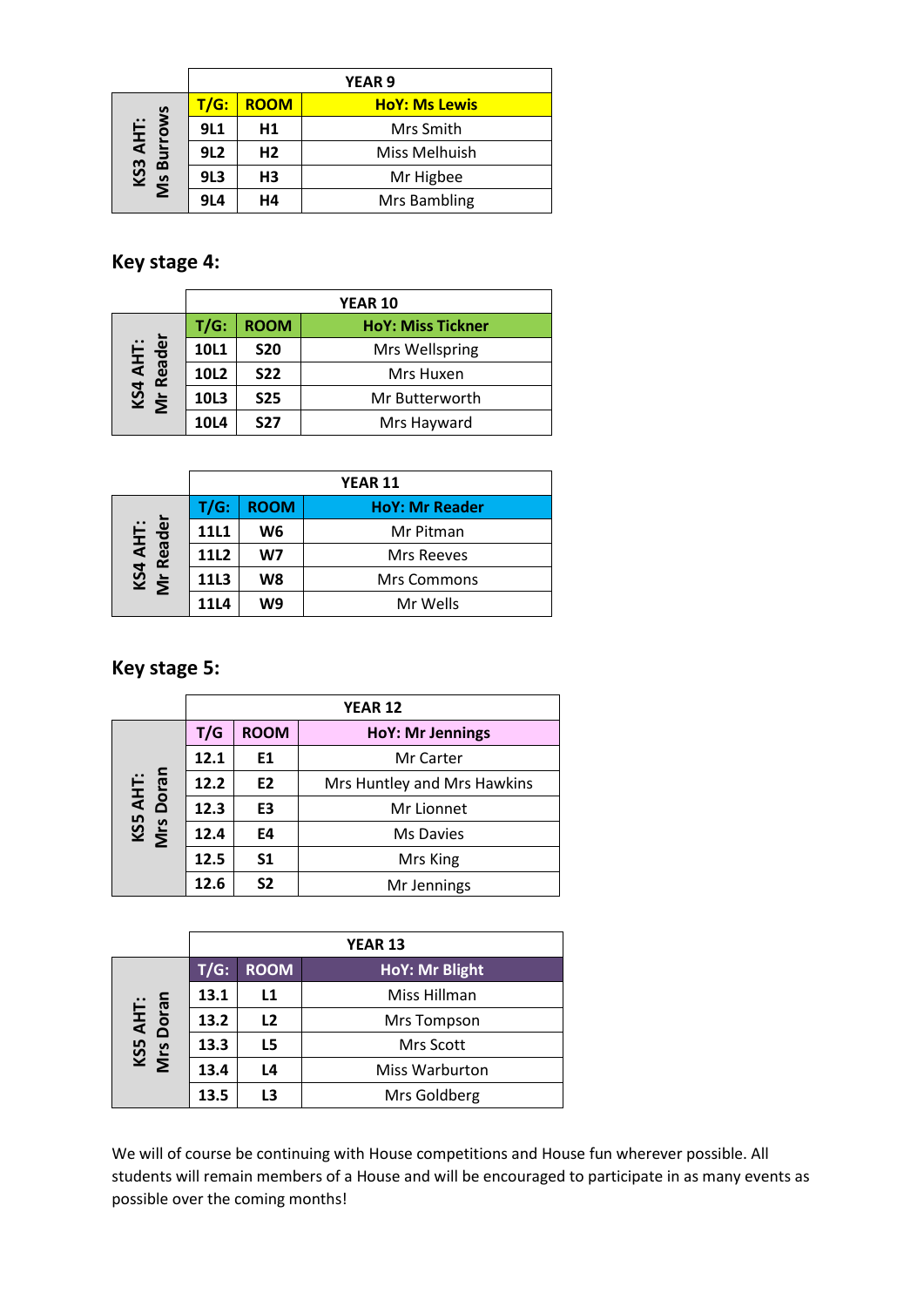# **Personal Protective Equipment**

The Government have advised that staff in schools do not need to wear PPE unless dealing with a student suffering from a suspected case of COVID-19. All staff have received training on how to utilise PPE safely. Whilst currently not advised by the Government, if members of staff or students wish to wear facemasks this is acceptable, but the protocols of application and removal **MUST** be followed.

### **Response to infection**

As part of the 'system of controls' outlined at the beginning of this letter, it is vital that we follow set protocols if there are suspected or confirmed cases of COVID-19 within the school community. These are:

- *If anyone at Fort Pitt becomes unwell with a new, continuous cough or a high temperature, or has a loss of, or change in, their normal sense of taste or smell (anosmia), they must be sent home and advised to follow 'stay at home: guidance for [households](https://www.gov.uk/government/publications/covid-19-stay-at-home-guidance) with possible or confirmed [coronavirus](https://www.gov.uk/government/publications/covid-19-stay-at-home-guidance) (COVID-19) infection', which sets out that they must self-isolate for at least 7 days and should [arrange](https://www.gov.uk/guidance/coronavirus-covid-19-getting-tested) to have a test to see if they have coronavirus (COVID-19). Other members of their household (including any siblings) should self-isolate for 14 days from when the symptomatic person first had symptoms. Parents/carers will therefore be contacted immediately if their child displays symptoms, and will be asked to make arrangements to collect their child as soon as possible.*
- *Whilst a child is awaiting collection, they will be moved, if possible, to a room where they can be isolated behind a closed door, depending on the age and needs of the child, with appropriate adult supervision if required. Ideally, a window should be opened for ventilation. If it is not possible to isolate them, move them to an area which is at least 2 metres away from other people.*
- *If the child needs to go to the bathroom while waiting to be collected, they should use a separate bathroom if possible. The bathroom must be cleaned and disinfected using standard cleaning products before being used by anyone else.*
- *PPE must be worn by staff caring for the child while they await collection if a distance of 2 metres cannot be maintained (such as for a very young child or a child with complex needs)*
- *As is usual practice, in an emergency, we will call 999 if someone is seriously ill or injured or their life is at risk. Anyone with coronavirus (COVID-19) symptoms should not visit the GP, pharmacy, urgent care centre or a hospital.*
- Any members of staff who have helped someone with symptoms and any students who have *been in close contact with them do not need to go home to self-isolate unless they develop symptoms themselves (in which case, they should arrange a test) or if the symptomatic person subsequently tests positive or they have been requested to do so by NHS Test and Trace.*
- *Everyone must wash their hands thoroughly for 20 seconds with soap and running water or use hand sanitiser after any contact with someone who is unwell. The area around the person with symptoms must be cleaned with normal household bleach after they have left to reduce the risk of passing the infection on to other people. See the [COVID-19:](https://www.gov.uk/government/publications/covid-19-decontamination-in-non-healthcare-settings) cleaning of [non-healthcare](https://www.gov.uk/government/publications/covid-19-decontamination-in-non-healthcare-settings) settings guidance.*